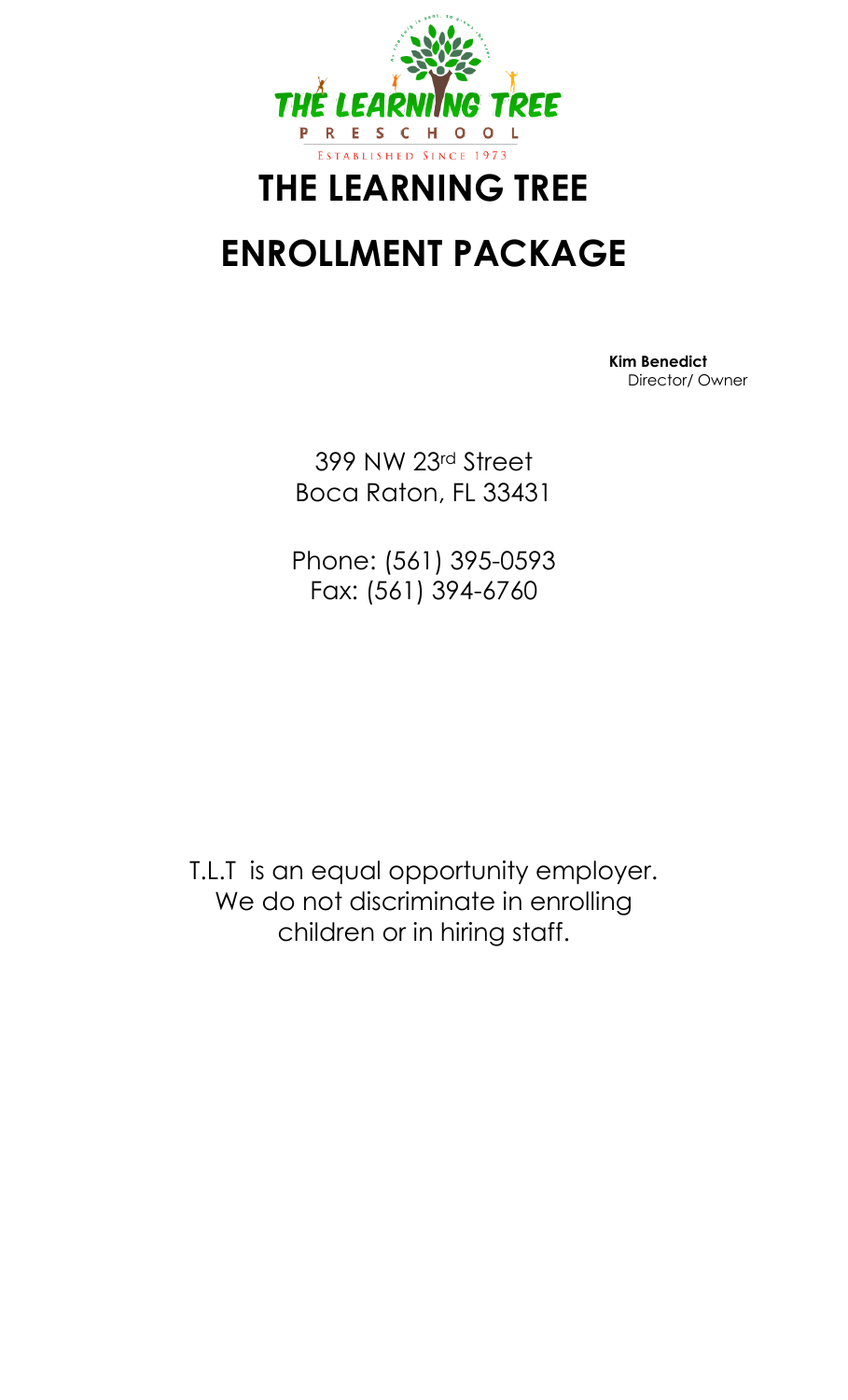### **THE LEARNING TREE**

**Dear parents,**

**Welcome to T.L.T. preschool. We are a full-service preschool center committed to meeting the needs of children and their families.**

**This packet contains all of the state required paperwork that is to be completed prior to enrollment. In addition to these forms, you will be required to obtain the Physical Examination Form No. 3040 and the Immunization Form no. 680 from your pediatrician. If you contact them and tell them that you need the "Blue and Yellow" forms for preschool, they will know exactly which forms you need.**

**Please take care to fully complete each and every form. All blanks must be accurately filled.**

**We are excited to welcome you into our T.L.T. family and look forward to a wonderful partnership in the early education of your child.**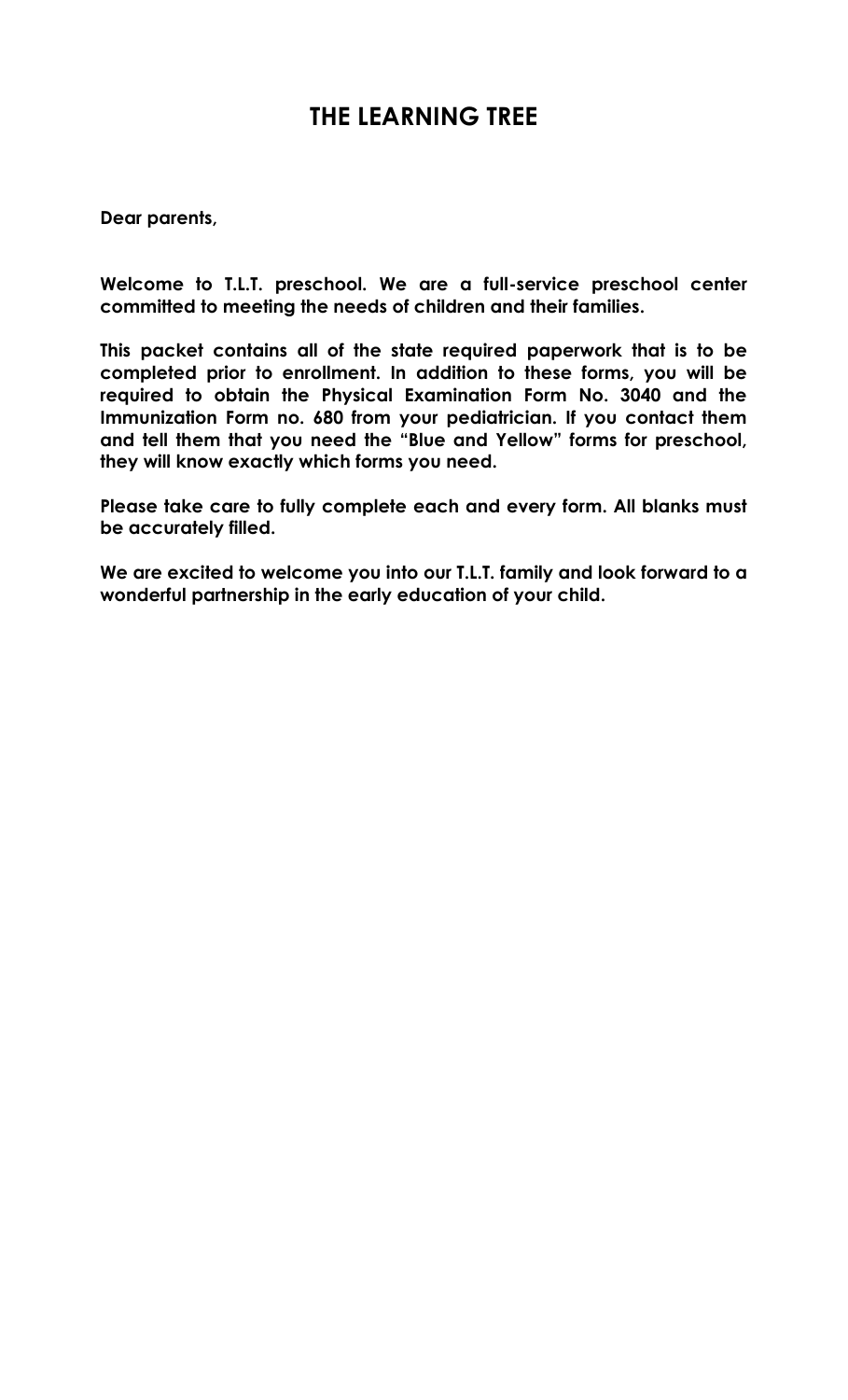## **Tips for the First Day of School:**

For some children, going to school is a happy, uneventful break from family or caregivers. For other children, the experience is both difficult and frightening. Until that first morning, there is no way to be absolutely sure of how your child will react. On occasion, days after, there is a delayed reaction accompanied by tears and non-verbalized fears. How parents react can play an important role in a child's enthusiasm and acceptance. The language of support, before the event, can help dispel some of the fears:

"You will have so much fun!"

"There will be toys and games to play with!"

"Your teacher will help you with the bathroom."

"You can play with trucks."

"You will learn your ABC's"

"You can paint and color."

"Your teacher will be my friend too."

"I will go to work and then I will come back to pick you up!"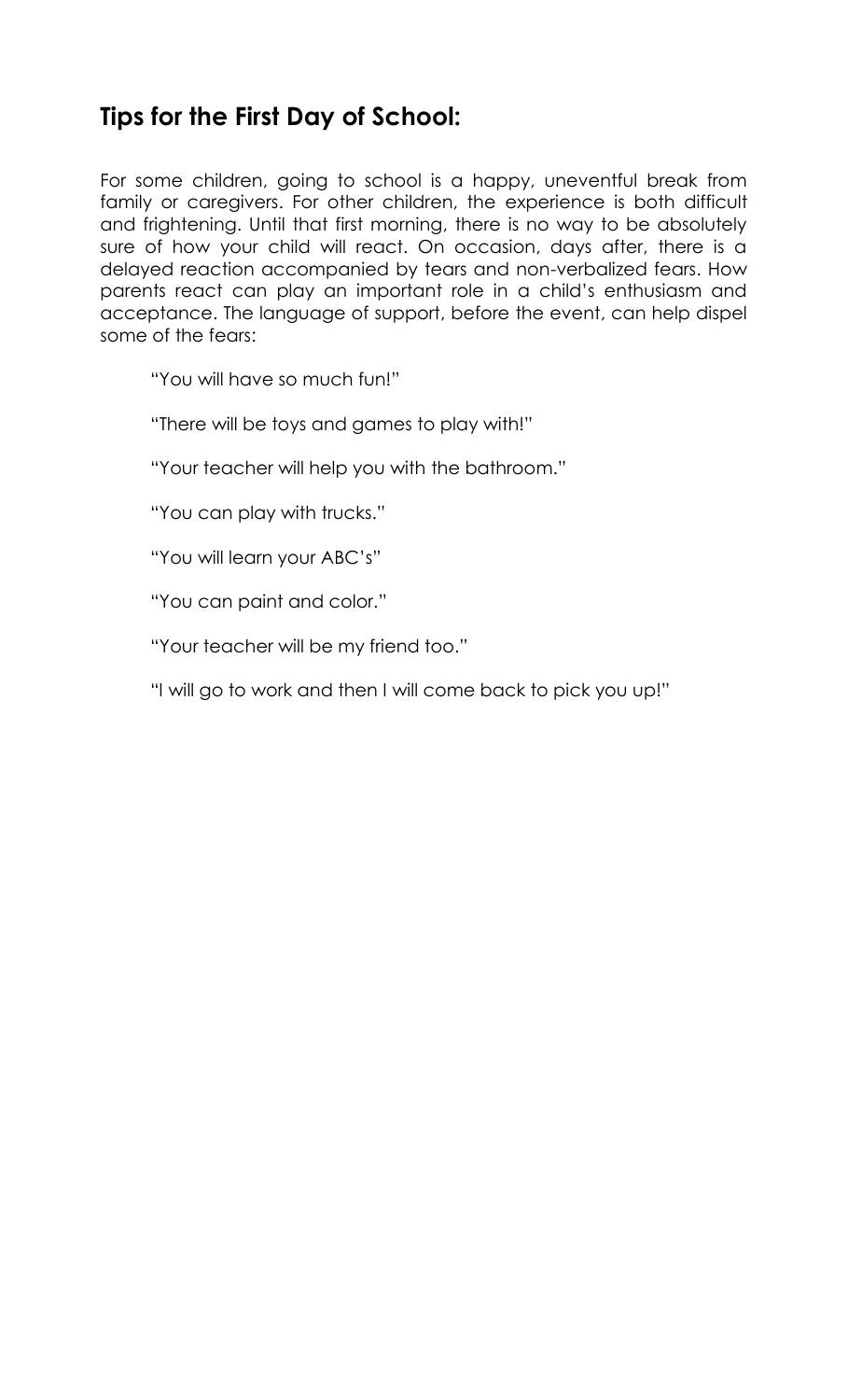### **What To Bring?**

- 1. Diapers Please send in one full package of diapers labelled with your child's name.
- 2. Wipes Please send in one full container of wipes, also labeled. This container will stay in school and you will be notified when to bring in refills.
- 3. Sheets All children will need a crib size sheet for naptime sent to school on Mondays and returned for wash on Fridays. Please label this also.
- 4. Each child will need at least one change of clothes that will stay in their cubby. Please remember to label each item of clothing you send in.
- 5. Lunch Please make sure to send in a nutritious lunch for your child each morning. Finger foods and sandwiches are preferred.
- 6. Any child in diapers will need to send in a box of gallon-sized Ziploc bags. If your child is not in diapers, please send in a box of tissues.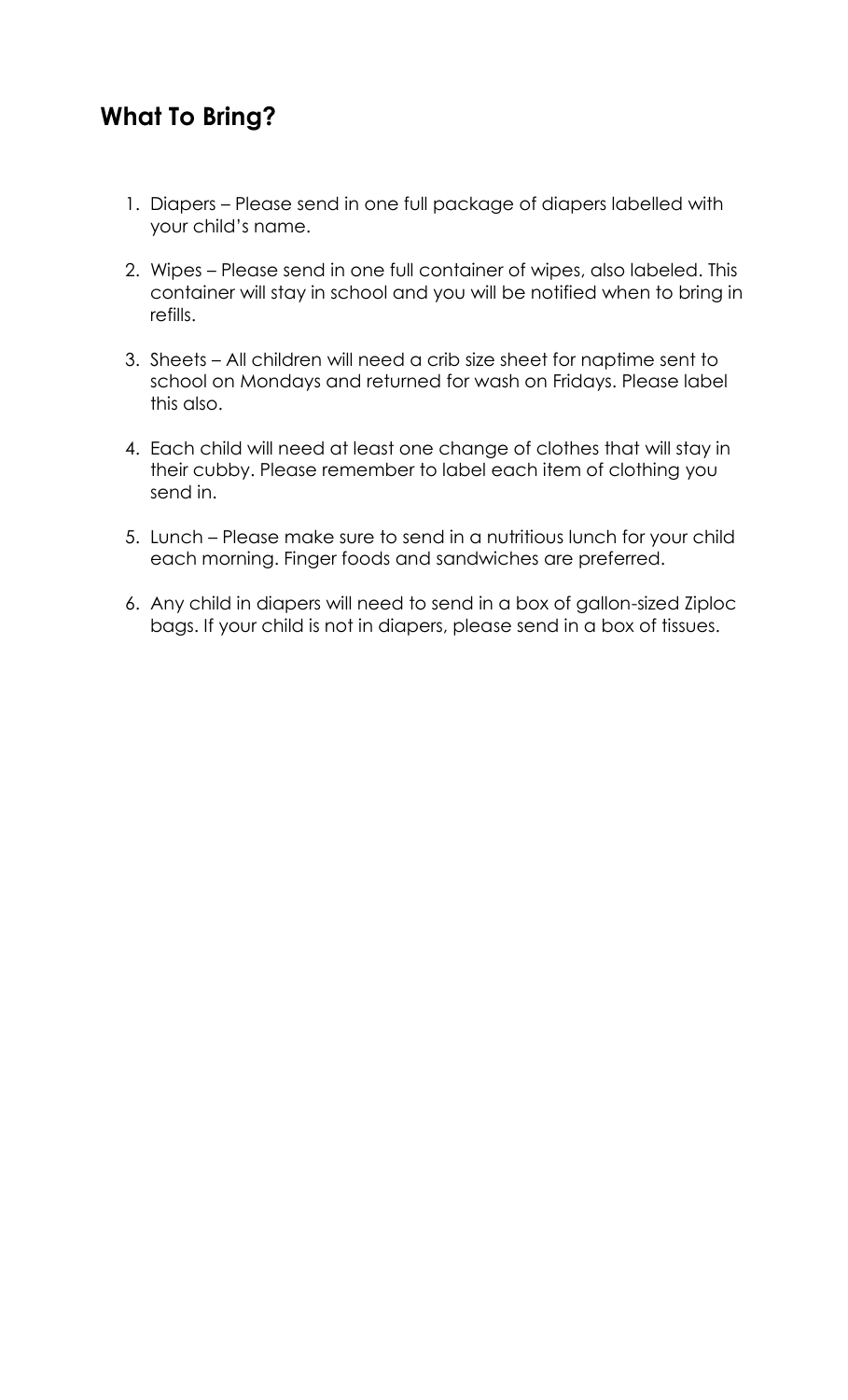### **APPLICATION FOR ADMISSION AND CONTRACT**

| (Last)                                                                                                               |  | (First) | (Middle) |  |
|----------------------------------------------------------------------------------------------------------------------|--|---------|----------|--|
|                                                                                                                      |  |         |          |  |
|                                                                                                                      |  |         |          |  |
|                                                                                                                      |  |         |          |  |
|                                                                                                                      |  |         |          |  |
|                                                                                                                      |  |         |          |  |
|                                                                                                                      |  |         |          |  |
|                                                                                                                      |  |         |          |  |
|                                                                                                                      |  |         |          |  |
|                                                                                                                      |  |         |          |  |
|                                                                                                                      |  |         |          |  |
|                                                                                                                      |  |         |          |  |
|                                                                                                                      |  |         |          |  |
| In the event we cannot reach either parent, we require a third person emergency<br>contact:                          |  |         |          |  |
|                                                                                                                      |  |         |          |  |
|                                                                                                                      |  |         |          |  |
|                                                                                                                      |  |         |          |  |
|                                                                                                                      |  |         |          |  |
|                                                                                                                      |  |         |          |  |
| Authorization of emergency medical care in the event of serious illness or accident if<br>parents cannot be reached: |  |         |          |  |
|                                                                                                                      |  |         |          |  |
| Parents Statement: Special Information relating to food, medication, toilet training,                                |  |         |          |  |

I agree to comply with the rules and regulations of the Learning Tree Preschool regarding fees, attendance, illness policies and other items specified in the policies issued by the school each year. I am aware of the scheduled school holidays and closings. I agree to notify the school two weeks in advance of withdrawal, should such event occur or pay the difference.

Signature of Parent: \_\_\_\_\_\_\_\_\_\_\_\_\_\_\_\_\_\_\_\_\_\_\_\_\_\_\_\_\_\_\_\_\_\_\_\_\_\_\_\_ Date:\_\_\_\_\_\_\_\_\_\_\_\_\_\_\_\_\_\_\_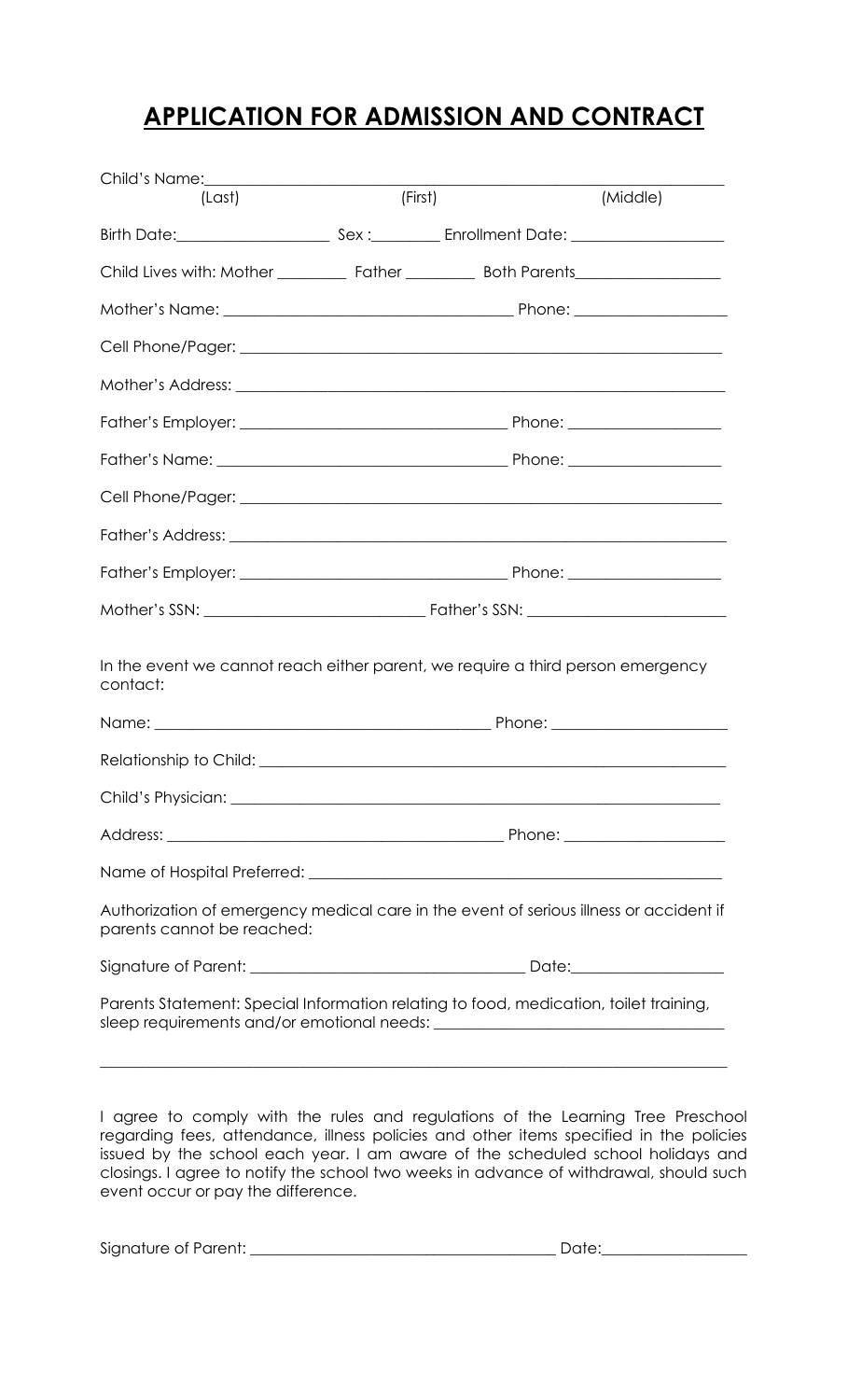In order to assure that new parents clearly understand the procedures and policies of The Learning Tree Preschool, we ask all parents to read the policies enclosed with the application packet and also to check off the following important items:

\_\_\_\_\_\_1. Parents are responsible for payment of the fees on time. A late fee of \$2.00 will be added per day to bills not paid within 2 days of the due date.

\_\_\_\_\_\_2. There is no reduction of fees for absences or vacations except in the case of an extended illness of the child. The Director should be notified if such a situation occurs.

\_\_\_\_\_\_3. I understand that I must walk in the building with my child each day and make certain the teacher knows he/she is here. Older siblings are not to bring or pick up the children. I, or an authorized adult, will walk into the building to pick up my child, and inform a teacher that we are leaving.

\_\_\_\_\_\_4. Keep children home with the following: Those with fever, diarrhea or vomiting within previous 24 hour period. Children too sick to participate in full program, including outside play, need to be kept home.

\_\_\_\_\_\_5. All preschool children need a complete change of clothing and a crib sheet at the school at all times, with the child's name on each item.

\_\_\_\_\_\_6. Parents need to inform the school of changes in addresses, phone numbers, employment, emergency information or any changes in family situations.

\_\_\_\_\_\_7. Parent is expected to pick-up children before 6:00pm. There will be an overtime charge for each 15mins or portion thereof after 6:00pm.

\_\_\_\_\_\_8. No medication can be administered to a child without written consent and instructions from the doctor along with a completed medical permission form.

\_\_\_\_\_\_9. The Director is to be notified TWO WEEKS in advance before a child is to be withdrawn. Parents are required to pay for those two weeks regardless of when the child leaves the center.

\_\_\_\_\_\_10. If, after a reasonable period of time, it is found that a child is unable to adjust to the school, The Learning Tree reserves the right to request withdrawal of that child. This decision is left to the discretion of the Director.

11. I agree to abide by these rules and regulations.

\_\_\_\_\_\_\_\_\_\_\_\_\_\_\_\_\_\_\_\_\_\_\_\_\_\_\_\_\_\_\_\_\_\_\_\_\_\_\_\_\_\_\_\_\_\_\_\_\_\_

Signature of Parent/Guardian:

 $Date:$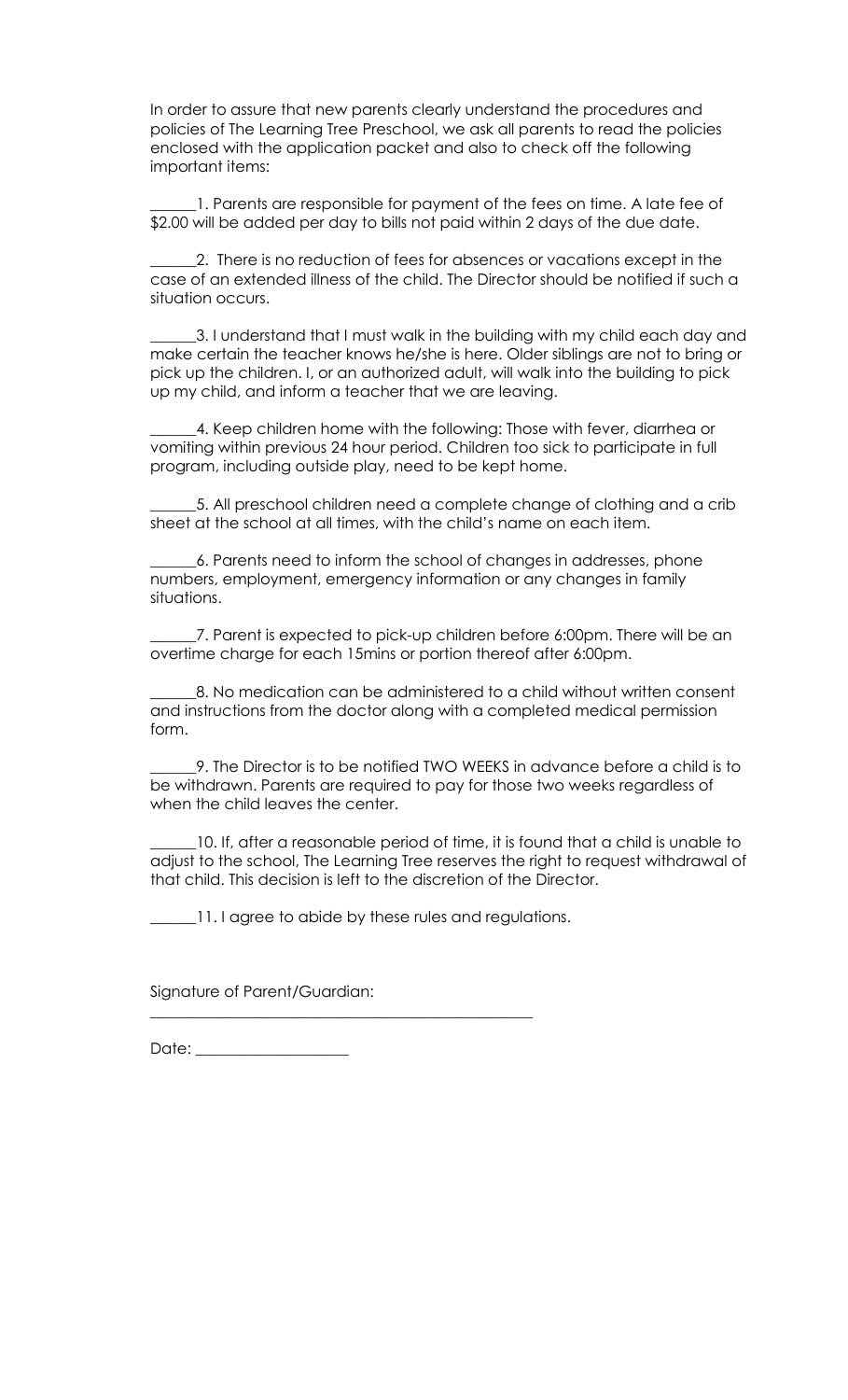#### **DISCIPLINE POLICY**

The primary goal of the discipline policy at our school is to promote the development of self-control through positive guidelines and actions. By setting clear and simple limits to control their behavior.

When a child's behaviour disrupts the others, the time-out area will be used. The time-out area is an area set aside in the room where children can regain control of him/herself and then be welcomed back into the group.

Discipline does not mean punishment. We do not punish the children. By providing a climate which encourages positive feelings of self-worth, children will be guided toward self-discipline.

|                                            | have received in writing the |
|--------------------------------------------|------------------------------|
| disciplinary practices used by the Center. |                              |

#### **ALTERNATE NUTRITION PLAN AGREEMENT**

Name of Facility \_\_\_\_\_\_\_\_\_\_\_\_\_\_\_\_\_\_\_\_\_\_\_\_\_\_\_\_\_\_\_\_\_\_\_\_\_\_\_\_\_\_\_\_\_\_\_\_\_\_\_\_\_\_\_\_\_\_\_\_\_

Name of Child

Indicate special dietary requirements: \_\_\_\_\_\_\_\_\_\_\_\_\_\_\_\_\_\_\_\_\_\_\_\_\_\_\_\_\_\_\_\_\_\_\_\_\_\_\_\_

I understand and approve the use of the Alternate Nutrition Plan. I agree to provide the following meals and/or snacks to meet my child's nutritional and dietary needs.

\_\_\_\_\_\_\_\_\_\_\_\_\_\_\_\_\_\_\_\_\_\_\_\_\_\_\_\_\_\_\_\_\_\_\_\_\_\_\_\_\_\_\_\_\_\_\_\_\_\_\_\_\_\_\_\_\_\_\_\_\_\_\_\_\_\_\_\_\_\_\_\_\_\_\_\_\_

|  |  | Breakfast P A.M. Snack C Noon Meal P P.M. | Snack C_ |
|--|--|-------------------------------------------|----------|
|--|--|-------------------------------------------|----------|

Parent's Signature \_\_\_\_\_\_\_\_\_\_\_\_\_\_\_\_\_\_\_\_\_\_\_\_\_\_\_\_\_\_\_\_\_\_\_\_\_Date:\_\_\_\_\_\_\_\_\_\_\_\_\_\_\_\_\_

#### **KNOW YOUR CHILD'S DAY CARE CENTER BROCHURE**

Section 10-MI2008 (2) F.A.C. requires that parents must receive a copy of the Child Care Facility Brochure: Know Your Child's Day Care Center. The parent's signature verifies receipt of the child care brochure. Please complete the following:

I, \_\_\_\_\_\_\_\_\_\_\_\_\_\_\_\_\_\_\_\_\_\_\_\_\_\_\_\_\_\_\_\_\_\_\_\_\_\_\_\_\_\_\_ have received a copy of the brochure, Know Your Child's Day Care.

Parent's Signature \_\_\_\_\_\_\_\_\_\_\_\_\_\_\_\_\_\_\_\_\_\_\_\_\_\_\_\_\_\_\_\_\_\_\_\_\_Date:\_\_\_\_\_\_\_\_\_\_\_\_\_\_\_\_\_